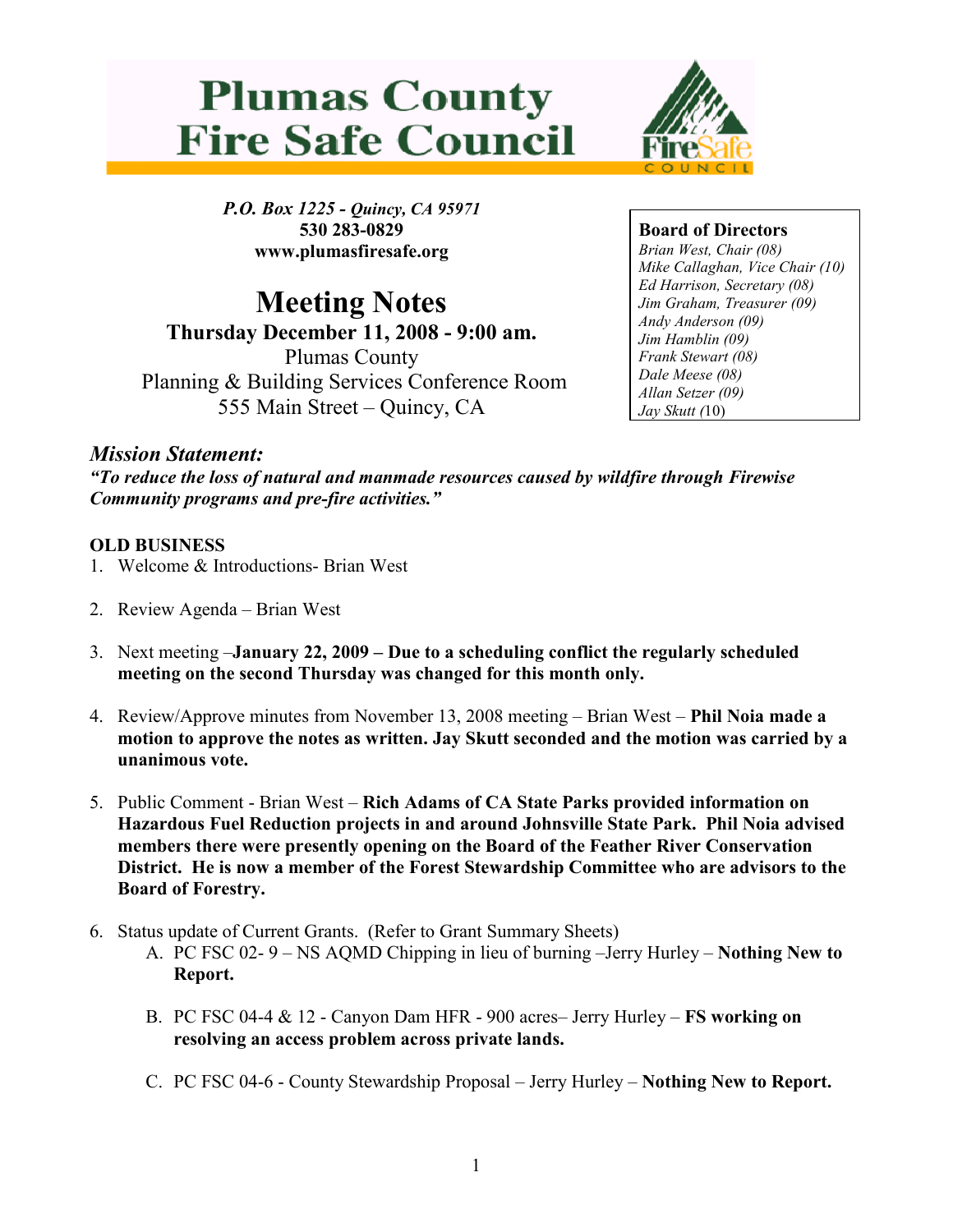- D. PC FSC 05-3, 7, & 07-8 Greenhorn HFR 30 acres Jerry Hurley The purchase order for Collins Pine to receive logs expires on 12/12/08. To date 12 loads have been delivered. CDF has accepted 5 acres as completed. Following sawlog removal Pearson Wildland Fuels treats exceed surface & ladder fuels with a tracked chipper and masticator. Community memebers have expressed favorable comments
- E. PC FSC 05-4, 8 & 08-4 Grizzly Ck. HFR- 128 acres Jerry Hurley Nothing New to Report.
- F. PC FSC 03-1, 05-5, 06-2  $& 5$  Eastern Plumas HFR 175 acres Jerry Hurley **Danielle** is beginning to develop fuel treatment prescriptions and work with landowners.
- G. PC FSC 06-4 & 10 Little Grass Valley HFR 111 acres Jerry Hurley Soper -Wheeler continuing harvesting operations.
- H. PC FSC 06-6 La Porte Pines HFR 75 acres Jerry Hurley Mastication operations almost complete on the FS lands. A landowner has removed flagging causing a slight delay. FS working with the community representative to reflag and get masticated.
- I. PC FSC 07-1  $&$  4 Indian Valley HFR-200 acres Jerry Hurley **Hand operations are** complete. Biomass operations are expected to begin in the spring pending mills taking logs. Mastication operations to begin by the first of January.
- J. PC FSC 07-2 La Porte Road HFR 100 acres Jerry Hurley Contractor will begin when the contractor completes Greenhorn. The CEQA Negative Declaration has been submitted to CDF and is pending public comment prior to for approval.
- K. PC FSC 07-5 C Road right-of-way planning Jerry Hurley Nothing New to Report.
- L. PC FSC 07-6 Taylorsville HFR 30 acres Jerry Hurley **Waiting for good burning** weather to complete the project,
- M. PC FSC 07-9 Elderly/Disabled Defensible Space Jerry Hurley 34 of the 36 requests have been completed. Additional grant funds will be sought to treat additional properties next spring.
- N. PC FSC 07-10 County Educational Workshops Jerry Hurley A committee will be reformed, the first of the year, to develop additional fire safe educational workshops, and educational materials and recommendations for purchasing of publication materials and website enhancement.
- O. PC FSC 08- 1 Gold Mtn. HFR Jerry Hurley Biomass operations have been completed on about 68 acres. Request for proposals for a RPF to manage the mastication are being evaluated. PC FSC has obtained environmental clearance from BLM & CA FSC. Mastication is expected to begin in the Spring and hopefully some additional biomass.
- P. PC FSC 08-2 PC FSC Council Coordination 2007-2009– Jerry Hurley Work continues with FSC coordination activities, meeting with contractors and foresters on fuel reduction projects and sharing of firesafe information. The Coordinator has been working on HFR projects to achieve implementation success.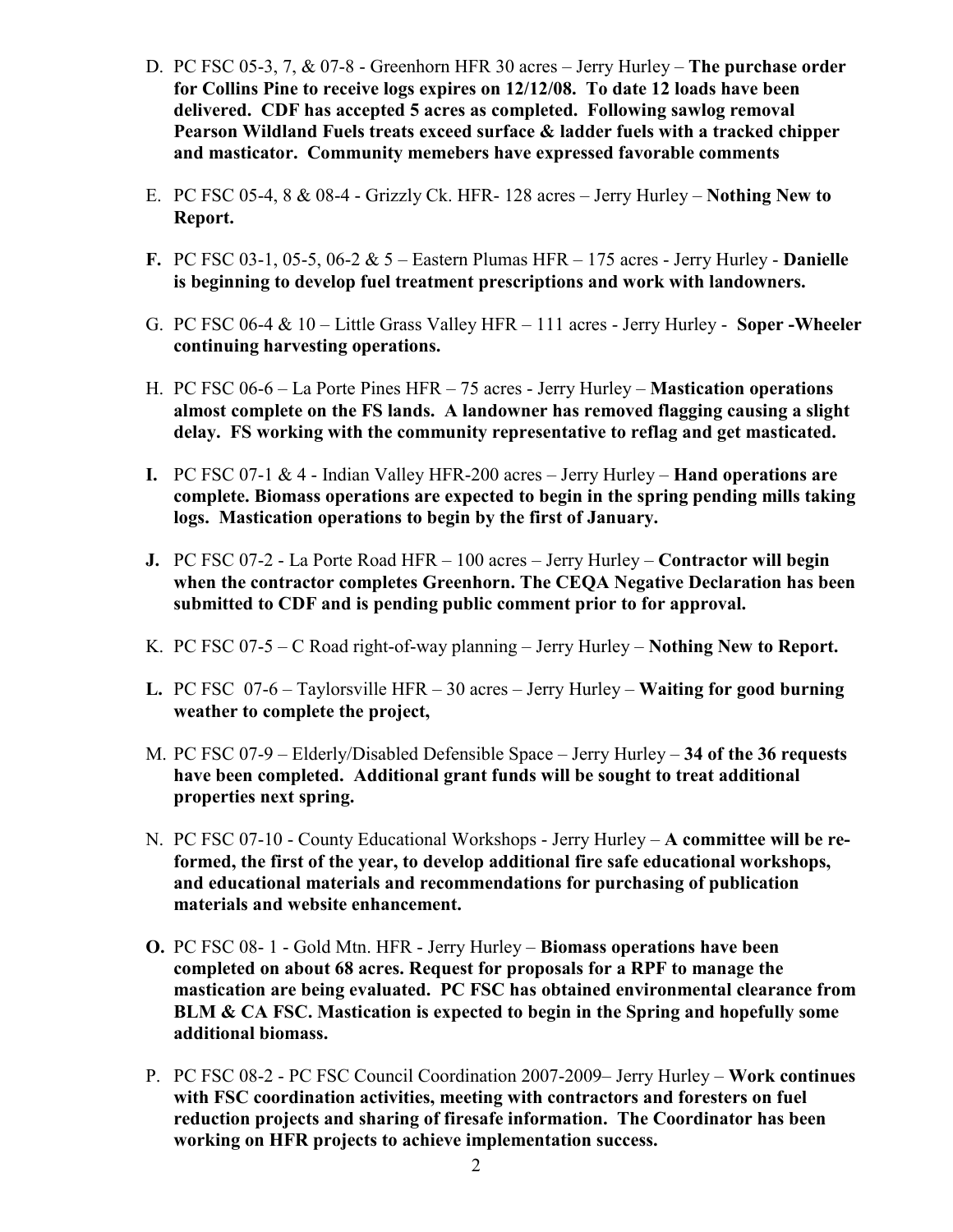- Q. PC FSC 08- 3 HFR Project Development –Jerry Hurley –Proposals to retain RPF's are being evaluated for assistance in outreach, project design, development and implementation of hazardous fuels reduction projects in 1) Indian Valley area, 2) La Porte Road east of Quincy/Quincy, 3) Mohawk Valley/Gold Mountain/Long valley, during years 2009-2011.
- 7. Status update of proposed Grant Proposals.
	- A. PC FSC Community Hazardous Fuel Reduction Planning 2009- SNC Jerry Hurley PC FSC was notified on 12/8/08 that the SNC Board authorized awarding us this Grant.
- 8. HFQLG –HFR project overview/relation to communities' opportunities Project mapping integration involving USFS, CDF and Fire Safe Council - PNF's fuel reduction out year program of work – Allan Setzer – PNF provided a good display map of the HFQLG network that is completed, in progress, and planned for out years. Allan wants to work towards getting all of the fuel reduction accomplishments onto one map to the benefit of all when seeking funds for additional treatment.
- 9. Implementation of the Plumas County Community Wildfire Protection Plan (CWPP) Jerry Hurley - Kelly Stane, Director of OES, stated the PC Emergency Service Feasibility Study Group will begin meeting in January.
- 10. Defensible Space on Public Lands Larry Craggs Nothing New to Report.
- 11. Secure Rural Schools Funding Frank Stewart Secure Rural Schools funding was reauthorized when Congress passed & the President signed the recent economic bailout bill. There were some changes in the county payment formulas and narrowing of uses for Title III funds. The RAC will hold an organizational meeting in December.
- 12. CA FSC legislative issues Frank Stewart Nothing New to Report
- 13. Update of local FSC (Almanor Basin & Gold Mtn.) activities Jerry Hurley Nothing New to Report.
- 14. HFR Cost contribution by participating landowners Jerry Hurley Nothing New to Report.

## NEW BUSINESS

- 1. Committee to recommend Board Members for those Directors with Terms expiring. (2 Directors & 2 Members) – Brian West – All outgoing Board members except Ed Harrison would be acceptable to being elected to another term if the membership desires. Elections will be held at the January meeting.
- 2. Use of Title III funds in compliance with new legislation.  $-$  Jerry Hurley In the recently approved Secure Rural Schools legislation congress revised wording for use of Title III funds to be more restrictive and include wildfire mitigation activities consistent with the Firewise Community program. In order to be consistent with the language Allan Setzer made a motion to include the words "Firewise Community program" into PC FSC's Mission Statement. Brian West Seconded and after discussion memebers agreed. According to our By-Laws, they can be changed when there is a Board quorum (6 of 10 were present), & a twothirds vote to approve the change (all present voted for the change). Our by-laws have been